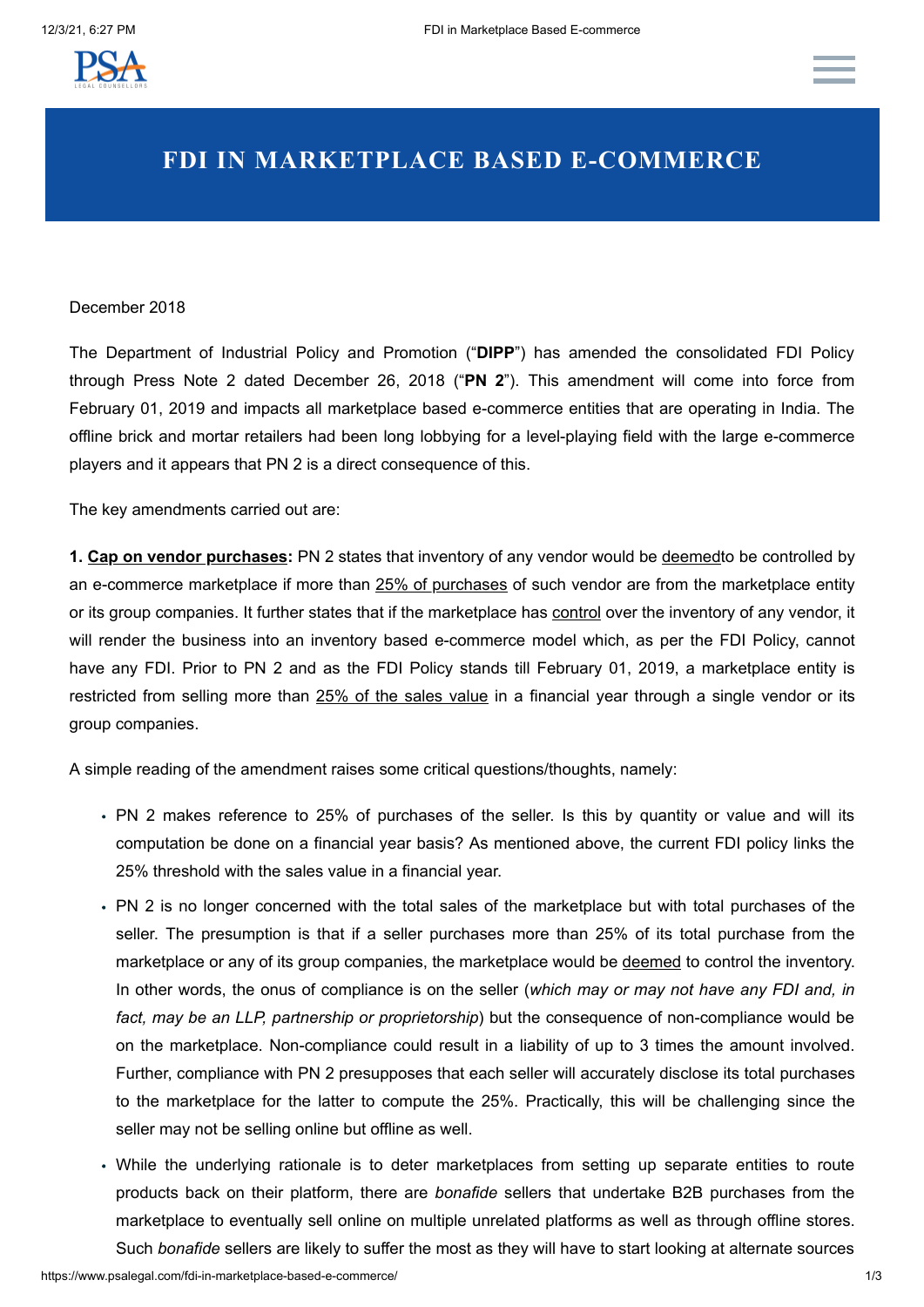## 12/3/21, 6:27 PM **FILL In Marketplace Based E-commerce FILL In Marketplace Based E-commerce**

of purchasing inventory which will eventually increase the cost of goods sold. Further, private labels set up by sellers that have been procuring their entire inventory from the marketplace will have to rethink ways for the label to survive. In essence, PN 2 has, de facto, put restrictive terms and conditions on FDI in B2B trade.

**2. Prohibition on sale by related entities:** PN 2 also states that if an e-commerce marketplace entity or its group companies have "equity participation" in another entity or control the inventory of such entity, such entity would not be permitted to sell its products on the marketplace. This blanket ban is likely to upset companies like Amazon and Flipkart the most since they have, either directly or indirectly, set up joint ventures that undertake retail sale on their platform.

Let us take Amazon as an example. In order to better manage inventory, supply chain and sale, Amazon, through its group companies, set up multiple joint ventures in India. These joint ventures are some of the largest sellers on Amazon's marketplace and contribute almost all of its total sales on it. With effect from February 01, 2019, these joint ventures will not be able to sell on Amazon's marketplace platform. What is likely to be Amazon's recourse? Here are some thoughts:

- Amazon, through its group companies, may be looking to explore possibilities of giving working capital loans to some of its key sellers in order to fund their inventory and share analytics from its marketplace so that the inventory can be efficiently managed and utilized. Of course, Amazon may want these sellers to sell only on Amazon's marketplace but PN 2 also prohibits exclusivity (*discussed below*). In fact, it may not be surprising if companies like Amazon and Flipkart open their own non-banking financial institutions to ensure liquidity amongst their key sellers.
- The terms of B2B supply contracts executed by Amazon and its group companies will have to be carefully evaluated since any restrictive covenants imposed on sellers, due to the restrictions set by PN 2, may also trigger competition law None of these agreements can limit markets for sellers or force them to sell on the marketplace at pre-agreed prices.
- Further, the expression "equity participation" is vague. DIPP will have to clarify whether such "equity participation" includes both, direct and indirect participation. For instance, if the marketplace holds a minority stake in a seller entity which is controlled by the Indian partner, will a subsidiary of this seller entity qualify within the scope of "equity participation" if it decides to sell on the marketplace?

**3. Prohibition on exclusivity:** PN 2 states that an e-commerce marketplace entity will not mandate any seller to sell any product exclusively on its platform. This could have a direct bearing on exclusive deals that are often promoted on e-commerce platforms. For example, One Plus mobile phones have always been exclusively sold on Amazon. Going forward, marketplaces will have to re-assess such partnerships. Notwithstanding this, the language in PN 2 is ambiguous and could be interpreted differently as well.

Asper the language in PN 2, the onus is on the marketplace not to "mandate" any seller to sell exclusively on its platform. However, what happens if it is the seller (say, One Plus) who wants to exclusively sell? Parties may contractually agree that the exclusivity mandate stems from the seller and not from the marketplace.